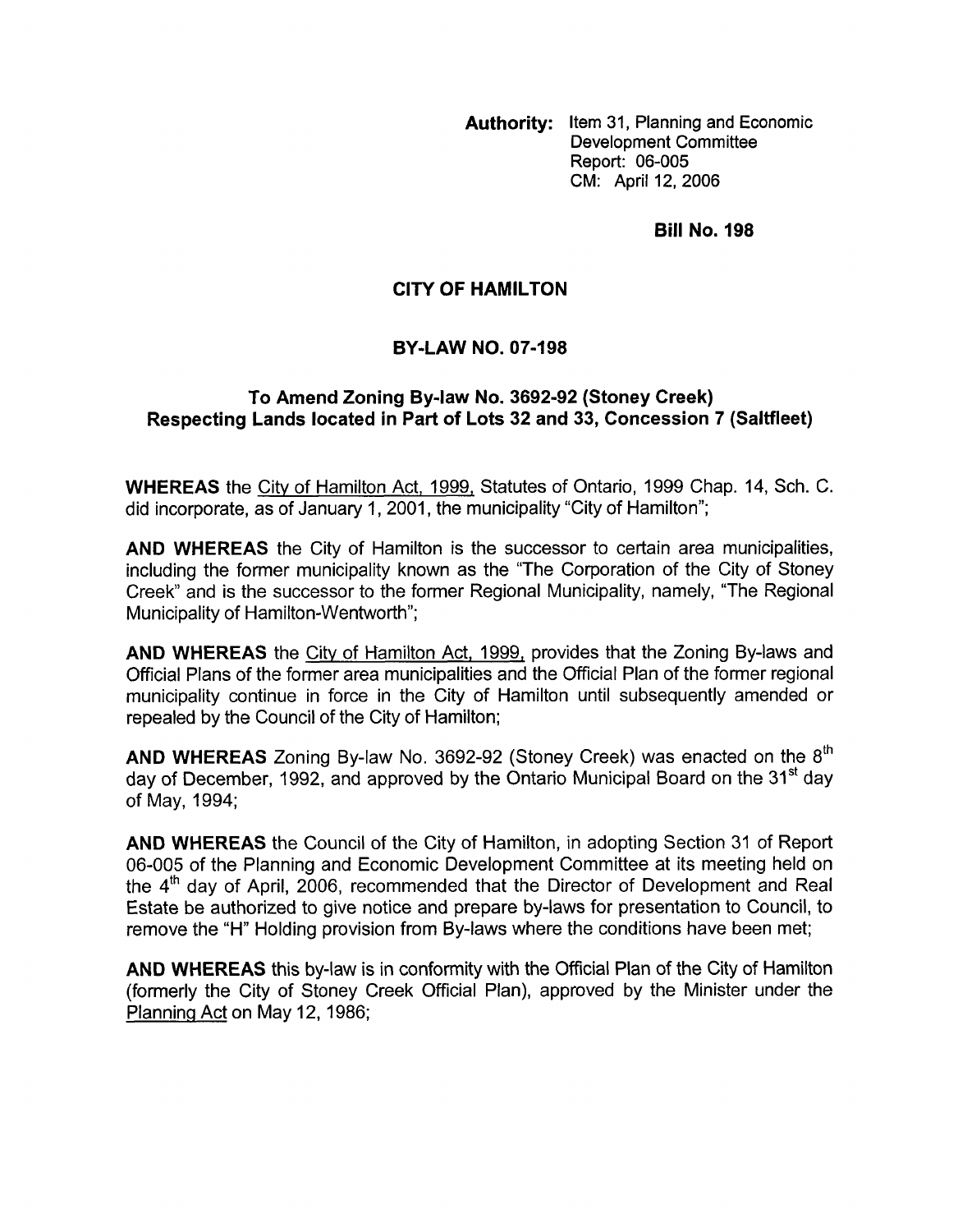**NOW THEREFORE** the Council of the City of Hamilton enacts as follows:

- 1. That Map No. 10 of Schedule "A', appended to and forming part of By-law No. 3692-92 (Stoney Creek), is amended by removing the (Holding) (H) symbol from the:
	- (i) Community Shopping Centre (Holding) "SC2-3(H)" Zone, the lands composed of Block "1"; and,
	- (ii) Neighbourhood Shopping Centre (Holding) "SCl-3(H)" Zone , the lands composed of Block "2",

the extent and boundaries of which are shown on a plan hereto annexed as Schedule "A".

- 2. No building or structure shall be erected, altered, extended or enlarged, nor shall any building or structure or part thereof be used, nor shall any land be used, except in accordance with the Community Shopping Centre "SC2-3" Zone and Neighbourhood Shopping Centre "SCI -3" Zone provisions.
- 3. The Clerk is hereby authorized and directed to proceed with the giving of notice of the passing of this by-law, in accordance with the Planning Act.

PASSED and ENACTED this 27<sup>th</sup> day of June, 2007.

 $\sqrt{0}$ 

**Fred Eisenberger** Mayor **City Clerk** 

ZAH-07-036

Kevin C. Christenson